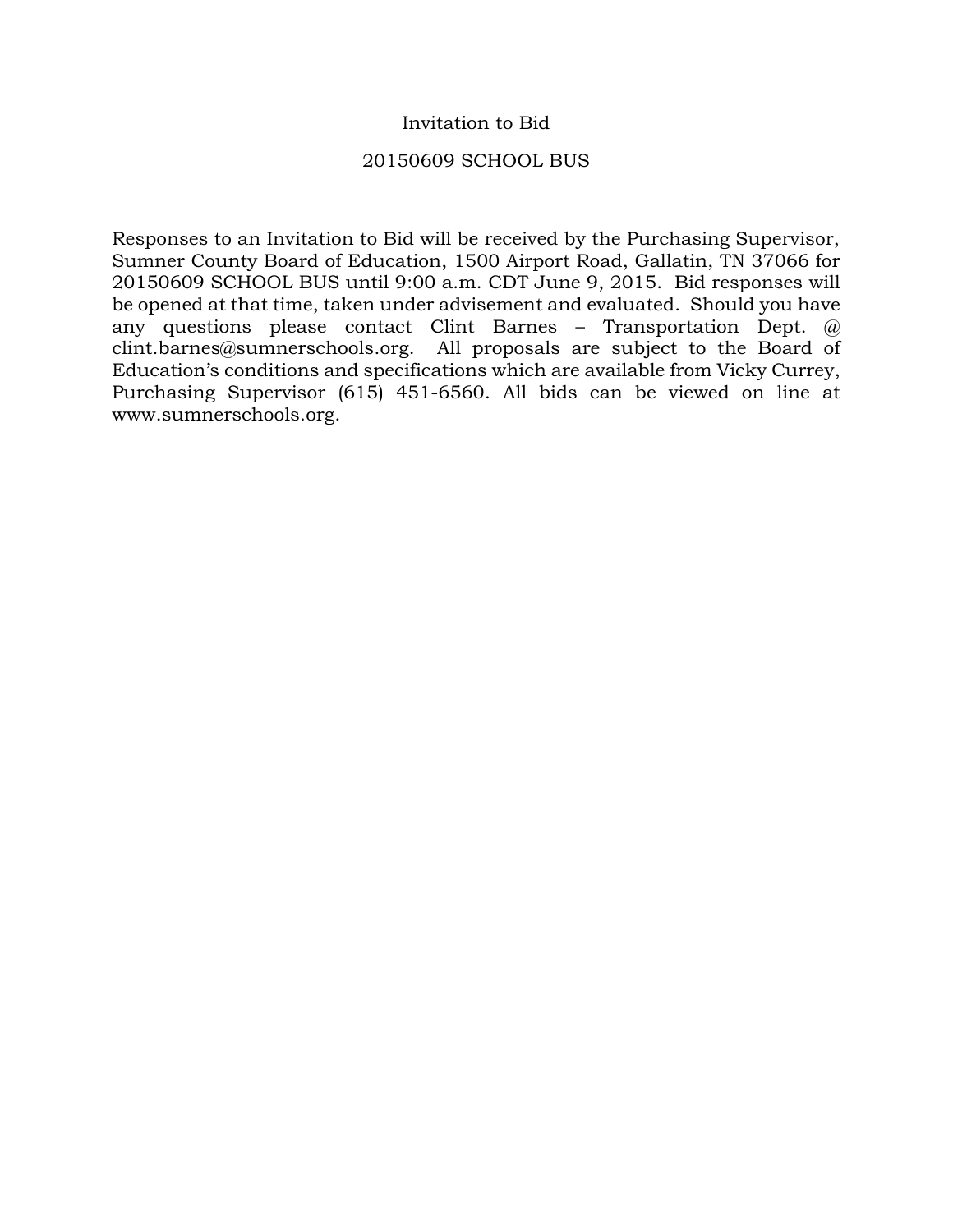### **NOTICE TO RESPONDENTS**

Responses to an Invitation to Bid will be received by the Purchasing Supervisor in the SUPPORT SERVICE FACILITY CONFERENCE ROOM, Sumner County Board of Education, 1500 Airport Road Gallatin, TN 37066. They will be received until **9:00 A.M. Local Time JUNE 9, 2015** for **20150609 SCHOOL BUS**, at which time the responses will be opened, taken under advisement and evaluated. *BIDS WILL BE POSTED ON www.sumnerschools.org* 

#### **GENERAL REQUIREMENTS AND CONDITIONS**

-------------------------------------------------------------------------------------------------------------------------------

- 1. The Sumner County Board of Education reserves the right to accept or reject any and/or all responses in whole or in part, and to waive informalities therein.
- 2. Any responses received after the scheduled closing time for the receipt for responses will not be considered.
- 3. If a mistake is discovered after the responses are received, only the Sumner County Board of Education may allow the respondent to withdraw the entire response.
- 4. Partial payments will not be approved unless justification for such payment can be shown. Terms will be net 30 days.
- 5. Payment will not be made until the said **20150609 SCHOOL BUS** are inspected and approved as meeting all specifications by persons appointed by the Sumner County Board of Education.
- 6. Responses submitted must be in a sealed envelope and marked on the outside as follows: **RESPONSE: 20150609 SCHOOL BUS DEADLINE: 9:00 A.M.; JUNE 9, 2015**
- 7. Facsimile responses will not be considered.
- 8. If a successful bidder violates any terms of their bid, the contract, school board policy or any law they may be disqualified from bidding for a period of two years for minor violations or longer for major violations. Bids from disqualified bidders will not be accepted during the period of disqualification.
- 9. Prices quoted on the response (if any) are to be considered firm and binding until the said **20150609 SCHOOL BUS** are in the possession of the Sumner County Board of Education.
- 10. No purchase or contract is authorized or valid until the issuance of a Board Purchase Order in accordance with Board Policy. No Board Employee is authorized to purchase equipment, supplies or services prior to the issuance of such a Purchase Order.
- 11. Any deviation from these stated terms, specifications and conditions must be coordinated with and approved in writing by the Purchasing Supervisor, Vicky Currey (615) 451-6560.
- 12. All bids that exceed \$25,000 must have the Company Name, License Number, Expiration Date thereof and License Classification of Contractor listed on outside of sealed envelope. As required by State of Tennessee Code Annotated 62-6-119.
- 13. The awarded bidder will be required to post a performance and payment bond in the amount of 25% of the contract price if it exceeds \$100,000 as stated by State of Tennessee Code Annotated 12-4-201.
- 14. If the project cost in excess of \$25,000 a performance bond must be secured by the requesting party in an amount equal to the market improvement value.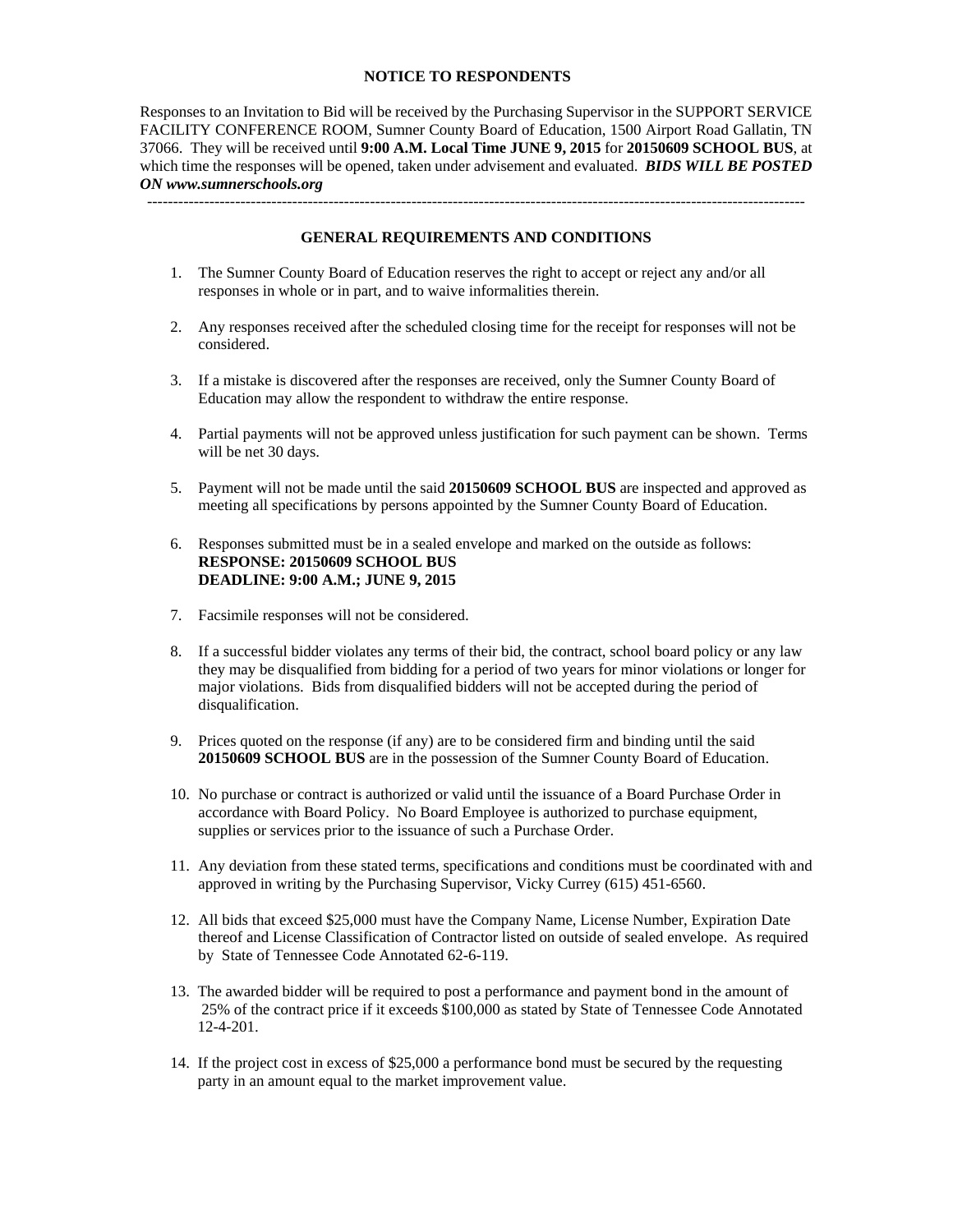|                                 | Sumner County Schools 84 passenger Transit Bus Front Engine School Bus Specifications                              |        |                       |
|---------------------------------|--------------------------------------------------------------------------------------------------------------------|--------|-----------------------|
|                                 | Quantity: Nine (9)                                                                                                 |        |                       |
|                                 |                                                                                                                    |        |                       |
|                                 |                                                                                                                    |        |                       |
| <b>Notes to Bidder:</b>         | 1. Bidder must have a fully licensed in-state sales and service facility. State Dealer License # is                |        |                       |
|                                 | 2. Salesman's dealer license # is                                                                                  |        |                       |
|                                 | 3. Manufacturer should meet the world wide quality assurance programs of ISO9001.                                  |        |                       |
|                                 |                                                                                                                    |        |                       |
|                                 | 4. You must return a copy of these specs with your bid response noting all exceptions and deviations.              |        |                       |
|                                 | 5. Factory direct deliveries are not acceptable, product must have a pre-delivery inspection at in-state facility. |        |                       |
|                                 | 6. Please state earliest delivery date:                                                                            |        |                       |
| <b>Equipment</b>                | <b>Description</b>                                                                                                 | YES NO | <b>List Exception</b> |
| <b>ISO Certification</b>        | Copy of ISO certification is enclosed                                                                              |        |                       |
| <b>Bus Type</b>                 | D                                                                                                                  |        |                       |
| <b>TN Specifications</b>        | Must meet all state and federal school bus requirements                                                            |        |                       |
| Engine location                 | Front                                                                                                              |        |                       |
| Year Model                      | New model 2016 or newer                                                                                            |        |                       |
| Seating Capacity                | 84                                                                                                                 |        |                       |
| Delivery                        | 1500 Airport Rd, Gallatin, TN 37066                                                                                |        |                       |
| Manuals                         | Include owners manual                                                                                              |        |                       |
| Service Training                | Provide a minimum of 12 hours product service training                                                             |        |                       |
|                                 | at no charge for body and chassis components                                                                       |        |                       |
| Warranty-Body                   | 36 months/50,000 miles                                                                                             |        |                       |
|                                 |                                                                                                                    |        |                       |
| <b>CHASSIS</b>                  | <b>CHASSIS</b>                                                                                                     |        |                       |
| Axle Ratio                      | 5.71 or 65mph road speed                                                                                           |        |                       |
| Air Compressor                  | 18.7 CFM, minimum                                                                                                  |        |                       |
| Air dryer                       | Merator Wabco SS 1200 - parts # 5400850-7010                                                                       |        |                       |
| Air tanks                       | 4,500 cubic inch capacity, Bendix DV-2 with Heater                                                                 |        |                       |
| Alternator                      | 200 amp, Delco-no exceptions                                                                                       |        |                       |
| Axle, front                     | 13,200 lbs. minimum with oil bath with synthetic lube                                                              |        |                       |
| Axle, rear                      | 20,000 minimum lbs. with synthetic lube                                                                            |        |                       |
| <b>Batteries</b>                | (2) Dual 8D batteries, 1400 CCA's each minimum                                                                     |        |                       |
| <b>Battery Emgcy Disconnect</b> | <b>Factory Installed in Battery Department</b>                                                                     |        |                       |
| <b>Block Heater</b>             | 750 watt with bumper mounted recepticle                                                                            |        |                       |
| <b>Brakes</b>                   | Outboard drum type w/ auto slack adjusters                                                                         |        |                       |
| <b>Brakes</b>                   | ABS with diagnostic light in dash                                                                                  |        |                       |
| Brakes, front                   | 16.5"x5" minimum                                                                                                   |        |                       |
| Brakes, rear                    | 16.5" X 7" minimum                                                                                                 |        |                       |
| Bumper 3/16" steel, front       | 12" with crossing control arm and stowage bracket                                                                  |        |                       |
| Bumper 3/16" steel, rear        | Concave design                                                                                                     |        |                       |
| Cooling system                  | Radiator to have 796 square inches                                                                                 |        |                       |
| <b>Driveline</b>                | Guards around each shaft                                                                                           |        |                       |
| <b>Engine Rating</b>            | 220 HP. Minimum with exhaust brake meeting 2013 EPA                                                                |        |                       |
| Engine Type                     | Inline 6 cylinder diesel, Cummins ISB, no exceptions                                                               |        |                       |
| Exhaust                         | Below rear bumper with exhaust mitigator                                                                           |        |                       |
| Frame                           | 50,000 lbs. psi with rear mounted tow hooks                                                                        |        |                       |
| Fuel filter                     | Fuel Water Separartor/ Cartridge type at the engine                                                                |        |                       |
| Fuel / Water separator          | Davco 382-C with heater                                                                                            |        |                       |
| <b>Fuel Tank</b>                | 60 gal. between frame rails, fuel door with thumb latch                                                            |        |                       |
| <b>Fuel Tank</b>                | Include fuel fill door & sender access plate at interior floor                                                     |        |                       |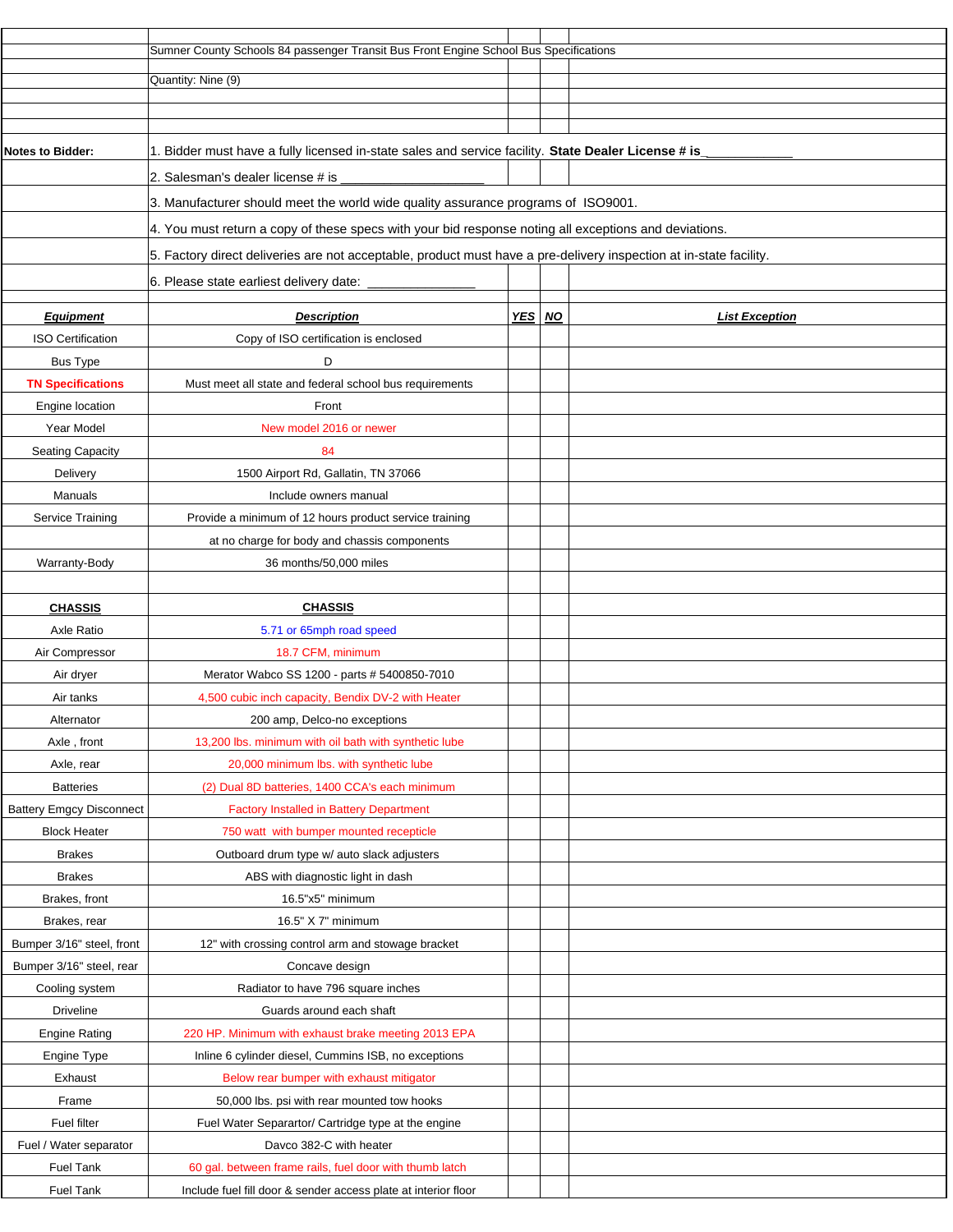| High/low Idle Throttle     | Electronic                                                       |  |  |
|----------------------------|------------------------------------------------------------------|--|--|
| Instruments                | Speedometer, Voltmeter, Oil pressure, Dual air gauges            |  |  |
| Instruments                | Transmission temperature gauge, fast idle switch                 |  |  |
| Instruments                | Air filter restriction indicator, cruise control                 |  |  |
| Shocks                     | Front and rear                                                   |  |  |
| Springs, front             | 3 leaf parabolic front springs comenserate with GVWR             |  |  |
| Suspension                 | Comfort trac 52" rear springs with 20,000 lbs. rating            |  |  |
| Starting aid               | Grid heater                                                      |  |  |
| Steering wheel             | Tilt and telescopic steering column                              |  |  |
| Tires                      | Seven (7) 11R22.5 16 ply, Michelin, mounted spare                |  |  |
| Tow hooks                  | Front and rear mounted                                           |  |  |
| Transmission               | Allison 3000 Series 5 speed, transynd fluid & fuel sense         |  |  |
| <b>Wheel Base</b>          | 259" (list exact wheelbase)                                      |  |  |
| Wheels                     | Disc hub piloted, 22.5 X 8.25 powder coated black                |  |  |
| Wiring                     | Color & number coded-full multiplex body and chassis             |  |  |
| Warranty-Engine/Trans      | 5 year engine and transmission warranties                        |  |  |
| <b>BODY</b>                | <b>BODY</b>                                                      |  |  |
| <b>Access Panels</b>       | Located above windshield and driver, access without tools        |  |  |
| <b>Body Coolant Heater</b> | Webasto TSL 17, coolant heater for engine warm up                |  |  |
| <b>Body Mounts</b>         | Two bolts required for each body mount                           |  |  |
| Child Reminder             | Passenger advisiory system (not in side panel) CRS brand         |  |  |
| Defroster fans             | Dual 6" dash mounted fans                                        |  |  |
| Door, emergency            | upper & lower tinted glass with vandalock                        |  |  |
| Door, entrance             | Three position air outward opening with vandalock                |  |  |
| <b>Directional Front</b>   | Turn signals integrated into headlights                          |  |  |
| Driver Arm Rests           | Dual folding                                                     |  |  |
| <b>Header Storage</b>      | Safety Compartment in front header and over driver window        |  |  |
| Emergency exits            | 4 - push out windows w/ buzzers                                  |  |  |
| <b>Emergency exits</b>     | 2 - roof hatches, to be Specialty Pro Lo 9000                    |  |  |
| Flooring                   | Black floor covering and Koroseal pebble entrance steps          |  |  |
| Flooring                   | 5/8" plywood with metal aisle trim                               |  |  |
| Flooring                   | Rubber over wheelhousings                                        |  |  |
| Headroom                   | 77 inches, minimum                                               |  |  |
| Headlining                 | Acoustic headlining full length of bus                           |  |  |
| Heaters                    | 190,000 BTU front & rear combination w/ removable filter         |  |  |
| Heaters                    | Booster pump and stepwell heater 30,000 BTU's min.               |  |  |
| Heaters                    | 7 day timer for Webasto heater                                   |  |  |
| Heaters                    | Dash mounted water regulator valve                               |  |  |
| Heaters                    | Dual heater cut off valves                                       |  |  |
| Identification             | 6" Black letters, both sides/6" numbers-four sides               |  |  |
| Identification             | 3/4" x 3" yellow right side rear bumper showing year model       |  |  |
| Insulation                 | Insulation in roof, front, rear, and side walls. R value $= 6.0$ |  |  |
| Insulation                 | 1/2" sound absorbing foam installed under driver toeboard        |  |  |
| Lights                     | Dome lights to have dual rows with driver dome light             |  |  |
| Lights                     | Halogen headlights with daytime runing light feature             |  |  |
| Lights                     | Warning lights to be LED                                         |  |  |
| Lights                     | Marker, stop, tail directional, reverse, side lights to be LED   |  |  |
| Lights                     | Headlights (wig-wag) when red lights are activated               |  |  |
| Mirrors                    | Interior - 6" X 30" non-glare with visor, heated crossview       |  |  |
| Mirrors                    | Roscoe accustyle-remote & heated with 15 minute timer            |  |  |
| Mud Flaps                  | <b>Front and Rear</b>                                            |  |  |
| Paint                      | Yellow body with white roof, black rub rails and pilasters       |  |  |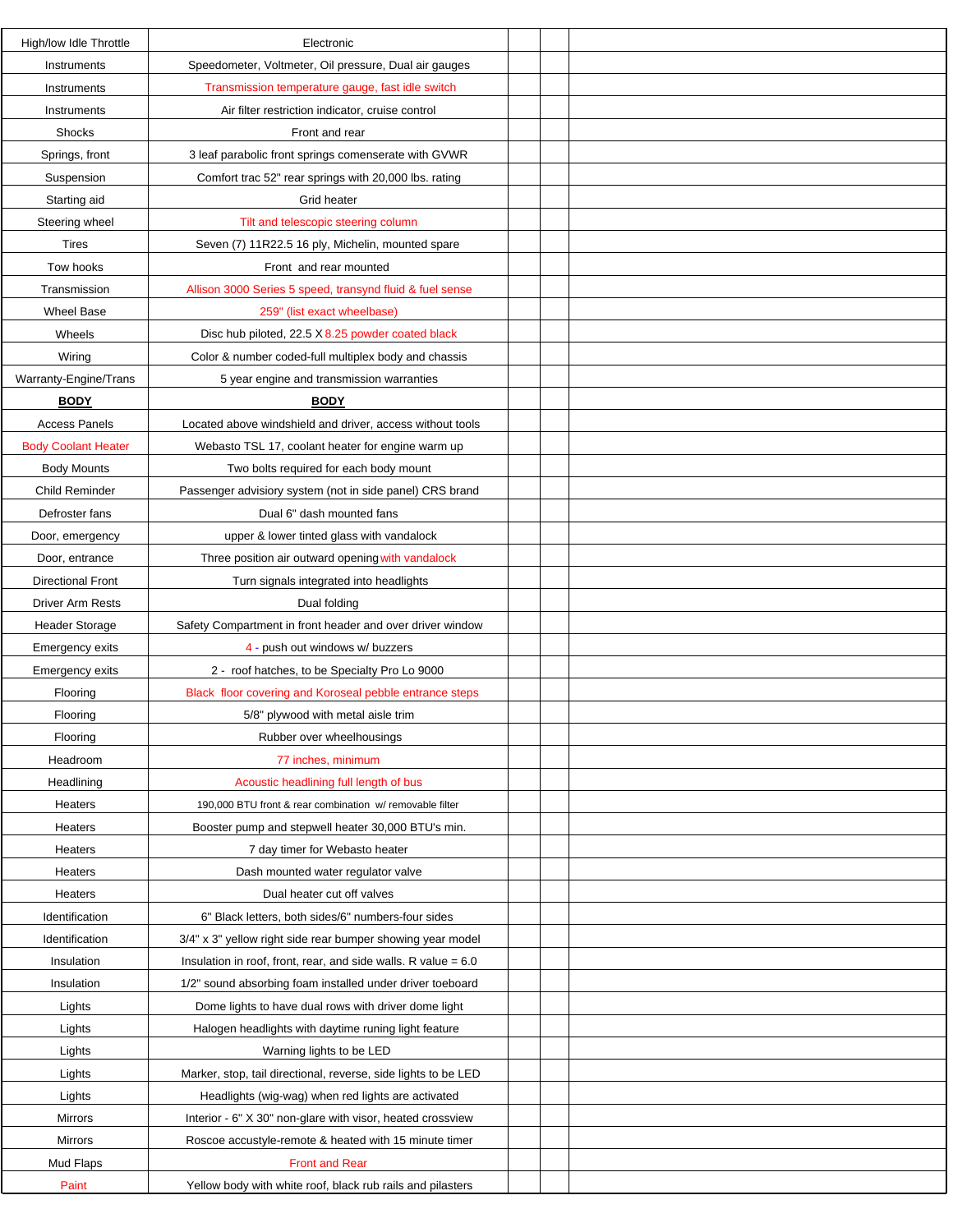| Parts Report               | Copy of complete Bus Parts printout "on-line" no charge              |  |
|----------------------------|----------------------------------------------------------------------|--|
| <b>Reflective Tape</b>     | "SCHOOL BUS" front and rear caps to be reflective                    |  |
| Reflective Tape            | Side pushout windows and 2" rear of bus, 2" sides                    |  |
| Reflectors                 | To be mechanically attached                                          |  |
| Roof Bows                  | One piece                                                            |  |
| Rub rails                  | Provide four rubrails, painted black                                 |  |
| Radio                      | AM/FM/CD/Page/ 6 int. speakers, 1 ext. speaker                       |  |
| Safety                     | Fire Ext, Body Fluid kit, Flares, First Aid Kit, Seat Belt Cutter    |  |
| Safety Compartment         | FE, FAK, BFK to be mounted in bulk head compartment                  |  |
| <b>Seat Frames</b>         | Frames to be powder coated, black                                    |  |
| Seat Space                 | 26" minimum knee space, include seat plan drawing                    |  |
| <b>Seat Barriers</b>       | Blue fire block, kick panel-right side, storage pouch-left side      |  |
| Seats / Driver             | Air ride, pedistal cover, 2 shocks, fabric insert                    |  |
| Seats / Driver             | Lap/shoulder belt with warning indicator, adjustable back            |  |
| Seats / Passenger          | 39" DOT fire block blue upholstery                                   |  |
| Side Panels                | Interior - Aluminized steel side walls                               |  |
| Solenoid                   | Disconnect all body circuits, 100 amp minimum                        |  |
| Strobe                     | Roof mounted Specialty 515-400 with guard or equal                   |  |
| Stoparm                    | Transpec 2000 Air Operated with polycarbonate crossarm               |  |
| Vents                      | 2 - driver's fresh air & static roof vent                            |  |
| Windows, Passenger         | Black frames with 12" openings, tinted glass                         |  |
| <b>Windows Driver</b>      | Double sliding, aluminum sash, tempered                              |  |
| Windshield                 | One piece tinted, bonded in place, tinted band across top            |  |
| Windshield                 | 2 grip handles beside windshield and cowl steps                      |  |
| Wipers                     | Intermittent feature on turn signal lever                            |  |
| Wiring                     | Color & number coded                                                 |  |
| Radio-Two way              | Installed at bus garage by Davis Electronics 615-666-2450            |  |
| <b>Customer Fuse block</b> | Allows electrical access without using multiplex wiring              |  |
| <b>Backing Alarm</b>       | 112 db required                                                      |  |
| Document Holder            | To meet State specs                                                  |  |
| Switch                     | Noise suppression switch to be provided                              |  |
| Lettering                  | "Sumner County Schools" #'s supplied to successful bidder            |  |
| Grille                     | Chrome grille, hood intake plenum, and headlight bezels              |  |
| Camera system              | REI VMS brand four head digital camera system with GPS               |  |
| Fenders                    | Rubber or metal fenders around rear wheel opening                    |  |
| Radio-two way antenna      | MAXRAD MUF4500M                                                      |  |
| Radio-two way model        | Kenwood TK 8180 HK 45 watts                                          |  |
| Radio-two way braket       | <b>KMB-10</b>                                                        |  |
| Radio-two way speaker      | KES <sub>3</sub>                                                     |  |
| Keys                       | All units to have common key                                         |  |
| <b>Battery Box</b>         | Shall be frame mounted with battery cut off switch in box            |  |
| Under Carriage Storage     | 23.3 cubic ft. on driver's side and 27.2 cubic ft. on passenger side |  |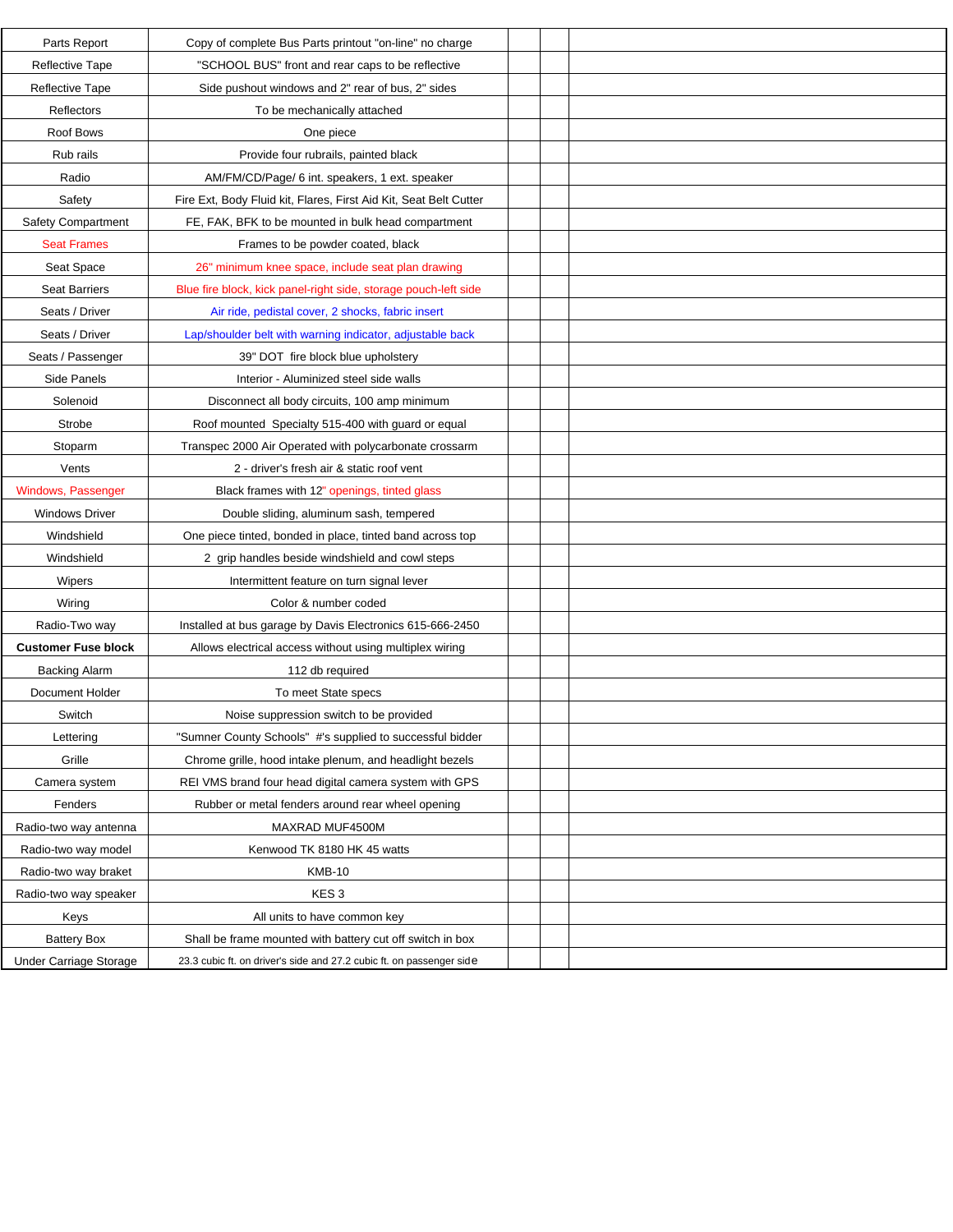|                               | Sumner County Schools 66 passenger Conventional School Bus Specifications                                          |                       |
|-------------------------------|--------------------------------------------------------------------------------------------------------------------|-----------------------|
|                               | Quantity: Three (3)                                                                                                |                       |
|                               |                                                                                                                    |                       |
|                               |                                                                                                                    |                       |
| <b>Notes to Bidder:</b>       | 1. Bidder must have a fully licensed in-state sales and service facility. State Dealer License # is                |                       |
|                               | 2. Salesman's dealer license # is                                                                                  |                       |
|                               | 3. Manufacturer should meet the world wide quality assurance programs of ISO9001.                                  |                       |
|                               | 4. You must return a copy of these specs with your bid response noting all exceptions and deviations.              |                       |
|                               | 5. Factory direct deliveries are not acceptable, product must have a pre-delivery inspection at in-state facility. |                       |
|                               | 6. Please state earliest delivery date:                                                                            |                       |
|                               |                                                                                                                    |                       |
| <b>Equipment</b>              | YES NO<br><b>Description</b>                                                                                       | <b>List Exception</b> |
| <b>ISO Certification</b>      | Copy of ISO certification is enclosed                                                                              |                       |
| <b>Bus Type</b>               | C                                                                                                                  |                       |
| <b>TN Specifications</b>      | Must meet all state and federal school bus requirements                                                            |                       |
| Engine location<br>Year Model | Front, tilt hood<br>New model 2016 or newer                                                                        |                       |
| <b>Seating Capacity</b>       | 66                                                                                                                 |                       |
| Delivery                      | 1500 Airport Rd, Gallatin, TN 37066                                                                                |                       |
| Manuals                       | Include owners manual                                                                                              |                       |
| Service Training              | Provide a minimum of 12 hours product service training                                                             |                       |
|                               | at no charge for body and chassis components                                                                       |                       |
| Warranty-Body                 | 36 months/50,000 miles bumper to bumper                                                                            |                       |
|                               |                                                                                                                    |                       |
| <b>CHASSIS</b>                | <b>CHASSIS</b>                                                                                                     |                       |
| Axle Ratio                    | 5.71 or 65mph road speed                                                                                           |                       |
| Air Compressor                | 18.7 CFM, minimum                                                                                                  |                       |
| Air dryer                     | Merator Wabco SS 1200 - parts # 5400850-7010                                                                       |                       |
| Air tanks                     | 3,460 cubic inch capacity, minimum                                                                                 |                       |
| Alternator                    | 200 amp, Delco-no exceptions                                                                                       |                       |
| Axle, front                   | 10,000 lbs. oil bath with synthetic lube                                                                           |                       |
| Axle, rear                    | 19,000 lbs. with synthetic lube                                                                                    |                       |
| <b>Batteries</b>              | Dual 8D batteries, 1400 CCA's each                                                                                 |                       |
| <b>Block Heater</b>           | 750 watt with bumper mounted recepticle                                                                            |                       |
| <b>Brakes</b>                 | Outboard drum type w/ auto slack adjusters                                                                         |                       |
| <b>Brakes</b>                 | ABS with diagnostic light in dash                                                                                  |                       |
| Brakes, front                 | 16.5"x5" minimum                                                                                                   |                       |
| Brakes, rear                  | 16.5" X 7" minimum                                                                                                 |                       |
| Bumper 3/16" steel, front     | 12" with crossing control arm and stowage bracket                                                                  |                       |
| Bumper 3/16" steel, rear      | Concave design                                                                                                     |                       |
| Cooling system                | Radiator to have 750 square inches                                                                                 |                       |
| <b>Driveline</b>              | Guards around each shaft                                                                                           |                       |
| <b>Engine Rating</b>          | 220 HP. Minimum with exhaust brake meeting 2013 EPA                                                                |                       |
| Engine Type                   | Inline 6 cylinder diesel, Cummins ISB, no exceptions                                                               |                       |
| Exhaust                       | Below rear bumper with exhaust mitigator                                                                           |                       |
| Frame                         | 50,000 lbs. psi with rear mounted tow hooks                                                                        |                       |
| Fuel filter                   | Cartridge type at the engine                                                                                       |                       |
| Fuel / Water separator        | Davco 243 with heater                                                                                              |                       |
| Fuel Tank                     | 60 gal. between frame rails, fuel door with thumb latch                                                            |                       |
| Fuel Tank                     | Include fuel fill door & sender access plate at interior floor                                                     |                       |
| High/low Idle switch          | Dash mounted                                                                                                       |                       |
| Instruments                   | Speedometer, Voltmeter, Oil pressure, Dual air gauges                                                              |                       |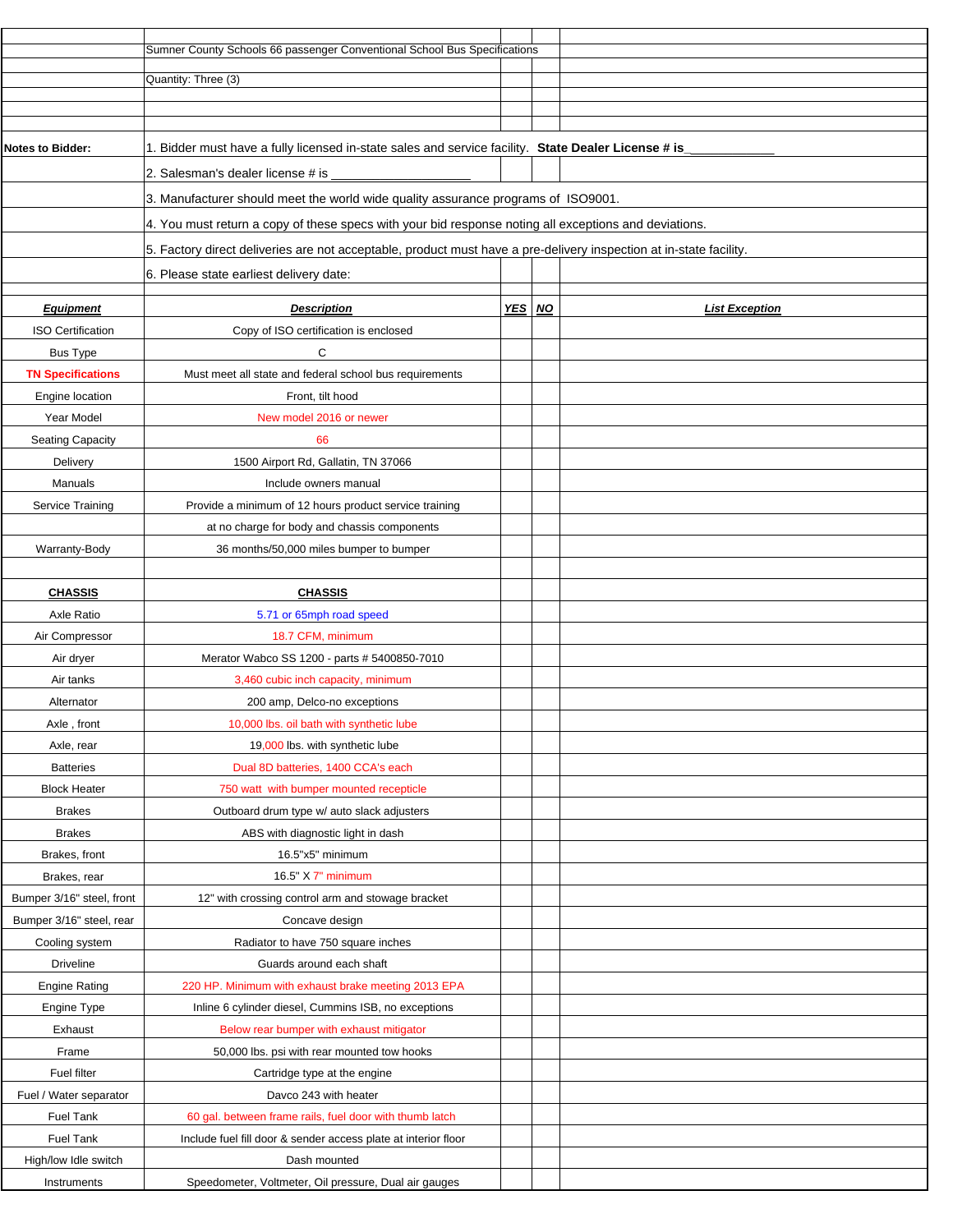| Instruments                | Transmission temperature gauge, fast idle switch                 |  |  |
|----------------------------|------------------------------------------------------------------|--|--|
| Instruments                | Air filter restriction indicator, cruise control                 |  |  |
| Shocks                     | Front and rear                                                   |  |  |
| Springs, front             | 3 leaf parabolic front springs rated at 10,000 lbs.              |  |  |
| Suspension                 | Comfort trac 52" rear springs with 19,000 lbs. rating            |  |  |
| Starting aid               | Grid heater                                                      |  |  |
| Steering wheel             | Tilt and telescopic steering column                              |  |  |
| <b>Tires</b>               | Seven (7) 11R22.5 16 ply, Michelin, mounted spare                |  |  |
| Tow hooks                  | Front and rear mounted                                           |  |  |
| Transmission               | Allison 2500 Series 5 speed, transynd fluid & fuel sense         |  |  |
| <b>Wheel Base</b>          | 259" (list exact wheelbase)                                      |  |  |
| Wheels                     | Disc hub piloted, 22.5 X 8.25 powder coated black                |  |  |
| Wiring                     | Color & number coded-full multiplex body and chassis             |  |  |
| Warranty-Engine/Trans      | 5 year engine and transmission warranties                        |  |  |
| <b>BODY</b>                | <b>BODY</b>                                                      |  |  |
| <b>Access Panels</b>       | Located above windshield and driver, access without tools        |  |  |
| <b>Body Coolant Heater</b> | Webasto TSL 17, coolant heater winterfront engine warm up        |  |  |
| <b>Body Mounts</b>         | Two bolts required for each body mount                           |  |  |
| Child Reminder             | Passenger advisiory system (not in side panel) CRS brand         |  |  |
| Defroster fans             | Dual 6" dash mounted fans                                        |  |  |
| Door, emergency            | upper & lower tinted glass with vandalock                        |  |  |
| Door, entrance             | Three position air outward opening with vandalock                |  |  |
| <b>Directional Front</b>   | Turn signals integrated into headlights                          |  |  |
| Driver Arm Rests           | Dual folding                                                     |  |  |
| <b>Header Storage</b>      | Safety Compartment in front header and over driver window        |  |  |
| <b>Emergency exits</b>     | 4 - push out windows w/ buzzers                                  |  |  |
| <b>Emergency exits</b>     | 2 - roof hatches, to be Specialty Pro Lo 9000                    |  |  |
| Flooring                   | Black floor covering and Koroseal pebble entrance steps          |  |  |
| Flooring                   | 5/8" plywood with metal aisle trim                               |  |  |
| Flooring                   | Rubber over wheelhousings                                        |  |  |
| Headroom                   | 77 inches, minimum                                               |  |  |
| Headlining                 | Acoustic headlining full length of bus                           |  |  |
| Heaters                    | 91,000 BTU front 84,000 BTU rear w/ removable filter             |  |  |
| Heaters                    | Booster pump and stepwell heater 30,000 BTU's min.               |  |  |
| Heaters                    | 7 day timer for Webasto heater                                   |  |  |
| Heaters                    | Dash mounted water regulator valve                               |  |  |
| Heaters                    | Dual heater cut off valves                                       |  |  |
| Identification             | 6" Black letters, both sides/6" numbers-four sides               |  |  |
| Identification             | 3/4" x 3" yellow right side rear bumper showing year model       |  |  |
| Insulation                 | Insulation in roof, front, rear, and side walls. R value $= 6.0$ |  |  |
| Insulation                 | 1/2" sound absorbing foam installed under driver toeboard        |  |  |
| Lights                     | Dome lights to have dual rows with driver dome light             |  |  |
| Lights                     | Halogen headlights with daytime runing light feature             |  |  |
| Lights                     | Warning lights to be LED                                         |  |  |
| Lights                     | Marker, stop, tail directional, reverse, side lights to be LED   |  |  |
| Lights                     | Headlights (wig-wag) when red lights are activated               |  |  |
| Mirrors                    | Interior - 6" X 30" non-glare with visor, heated crossview       |  |  |
| Mirrors                    | Roscoe duostyle-remote & heated with 15 minute timer             |  |  |
| Mud Flaps                  | <b>Front and Rear</b>                                            |  |  |
| Paint                      | Yellow body with white roof, black rub rails and pilasters       |  |  |
| Parts Report               | Copy of complete Bus Parts printout "on-line" no charge          |  |  |
| Reflective Tape            | "SCHOOL BUS" front and rear caps to be reflective                |  |  |
| Reflective Tape            | Side pushout windows and 2" rear of bus, 2" sides                |  |  |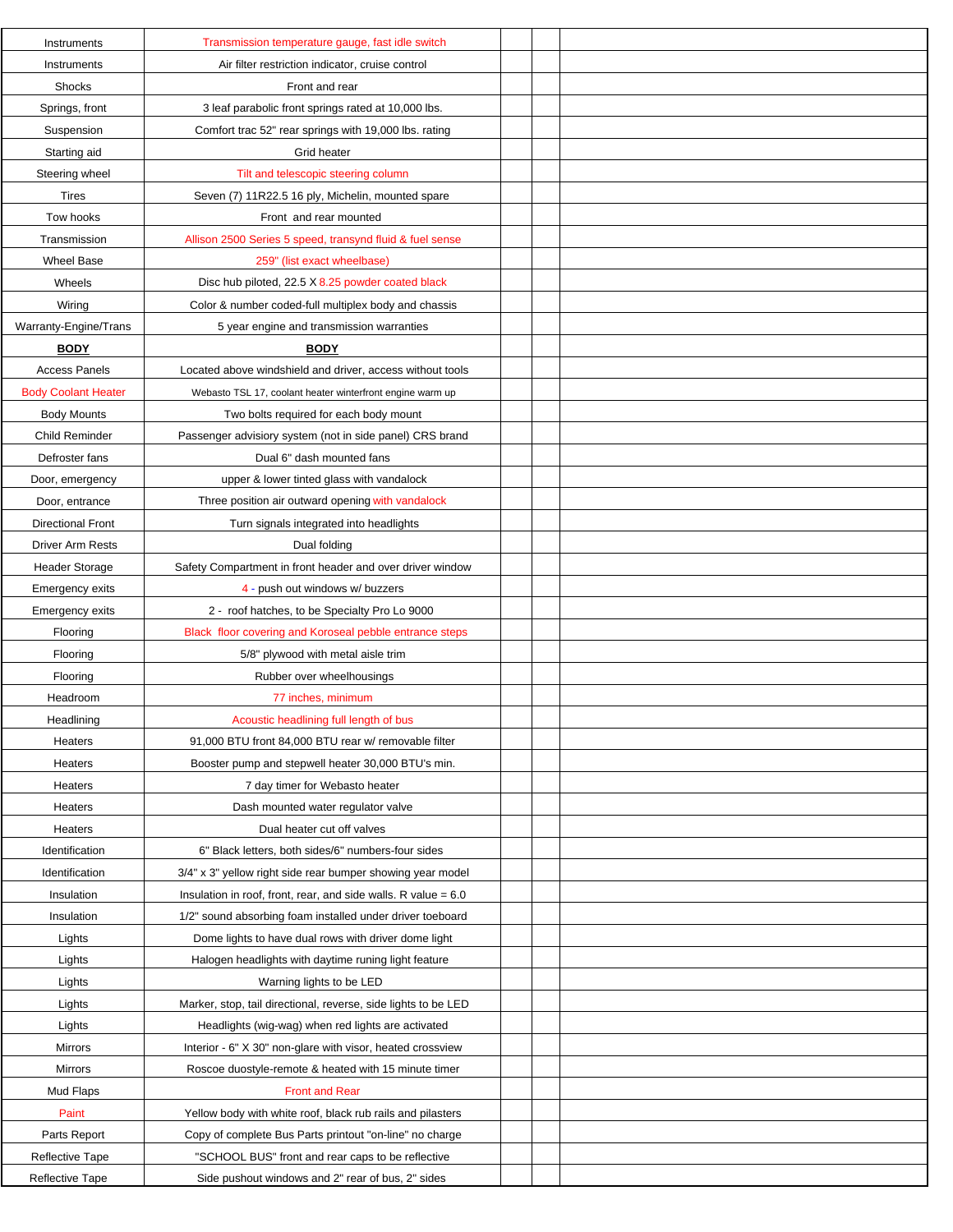| Reflectors                     | To be mechanically attached                                               |  |
|--------------------------------|---------------------------------------------------------------------------|--|
| Roof Bows                      | One piece                                                                 |  |
| Rub rails                      | Provide four rubrails, painted black                                      |  |
| Radio                          | AM/FM/CD/Page/ 6 int. speakers, 1 ext. speaker                            |  |
| Safety                         | Fire Ext, Body Fluid kit, Flares, First Aid Kit, Seat Belt Cutter         |  |
| Safety Compartment             | FE, FAK, BFK to be mounted in bulk head compartment                       |  |
| <b>Seat Frames</b>             | Frames to be powder coated, black                                         |  |
| Seat Space                     | 27" minimum knee space, include seat plan drawing                         |  |
| <b>Seat Barriers</b>           | Blue fire block, kick panel-right side, storage pouch-left side           |  |
| Seats / Driver                 | Air ride, pedistal cover, 2 shocks, fabric insert                         |  |
| Seats / Driver                 | Lap/shoulder belt with warning indicator, adjustable back                 |  |
| Seats / Passenger              | 39" DOT fire block blue upholstery                                        |  |
| <b>First 4 Passenger Seats</b> | Safeguard Integrated Safety Seats w/ 3 pt seat belts and child restraints |  |
| Side Panels                    | Interior - Aluminized steel side walls                                    |  |
| Solenoid                       | Disconnect all body circuits, 100 amp minimum                             |  |
| Strobe                         | Roof mounted Specialty 515-400 with quard or equal                        |  |
| Stoparm                        | Transpec 2000 air Operated with polycarbonate cross arm                   |  |
| Vents                          | 2 - driver's fresh air & static roof vent                                 |  |
| Windows, Passenger             | Black frames with 12" openings, tinted glass                              |  |
| <b>Windows Driver</b>          | Double sliding, aluminum sash, tempered                                   |  |
| Windshield                     | One piece tinted, bonded in place, tinted band across top                 |  |
| Windshield                     | 2 grip handles beside windshield and cowl steps                           |  |
| Wipers                         | Intermittent feature on turn signal lever                                 |  |
| Wiring                         | Color & number coded                                                      |  |
| Radio-Two way                  | Installed at bus garage by Davis Electronics 615-666-2450                 |  |
| <b>Customer Fuse block</b>     | Allows electrical access without using multiplex wiring                   |  |
| <b>Backing Alarm</b>           | 112 db required                                                           |  |
| <b>Document Holder</b>         | To meet State specs                                                       |  |
| Switch                         | Noise suppression switch to be provided                                   |  |
| Lettering                      | "Sumner County Schools" #'s supplied to successful bidder                 |  |
| Grille                         | Chrome grille, hood intake plenum, and headlight bezels                   |  |
| Camera system                  | Fortress brand four head digital camera system with GPS                   |  |
| Seats/Additional               | First five rows left and right to include integrated child seats          |  |
| Fenders                        | Rubber or metal fenders around rear wheel opening                         |  |
| Radio-two way antenna          | MAXRAD MUF4500M                                                           |  |
| Radio-two way model            | Kenwood TK 8180 HK 45 watts                                               |  |
| Radio-two way braket           | <b>KMB-10</b>                                                             |  |
| Radio-two way speaker          | KES <sub>3</sub>                                                          |  |
| Keys                           | All units to have common key                                              |  |
| <b>Battery Box</b>             | Shall be frame mounted with battery cut off switch in box                 |  |